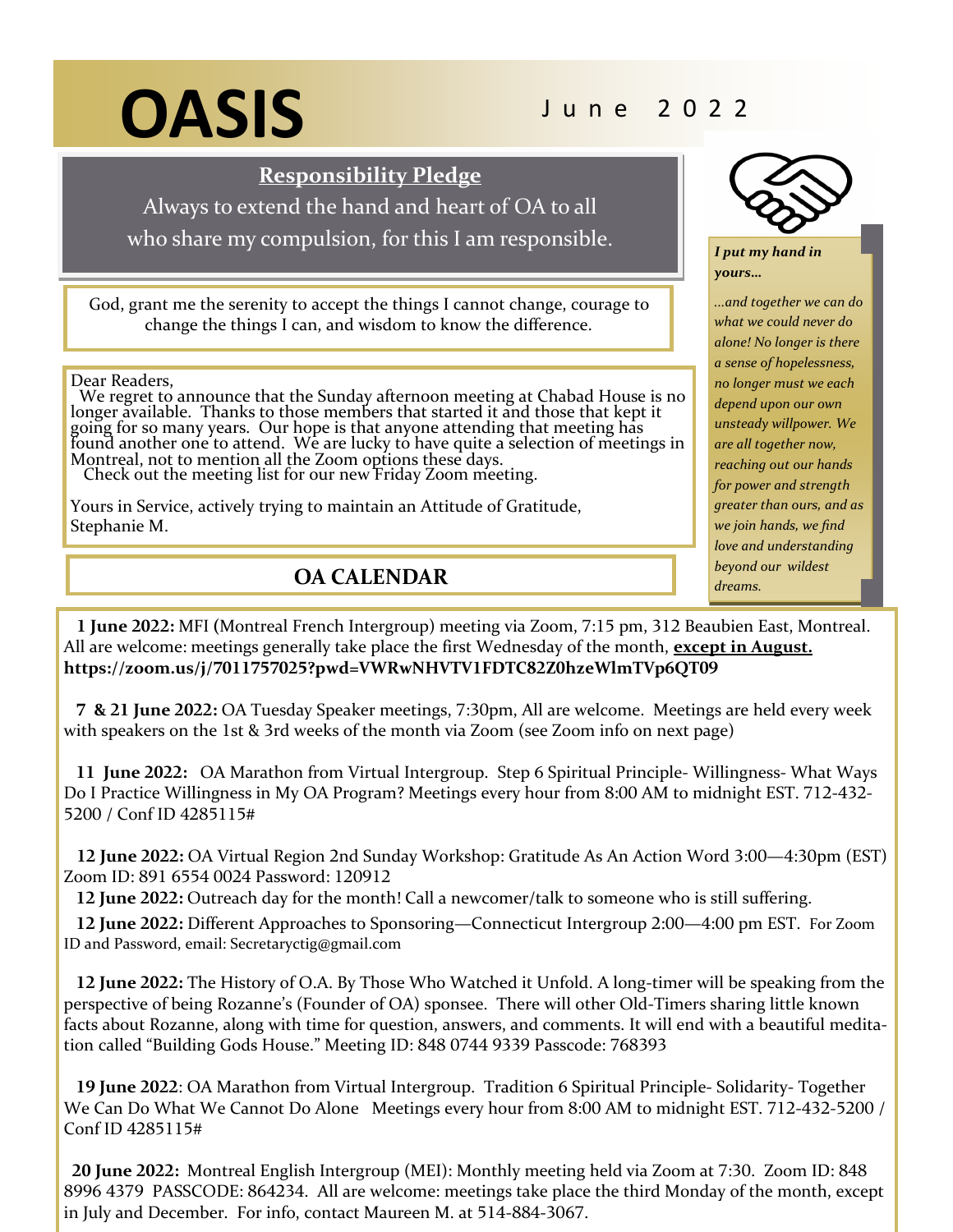**1. We are going to know a new freedom and a new happiness.** This promise indicates that I can experience relief from my addiction. A new life of happiness can be mine if I follow this program.

**2. We will not regret the past nor wish to shut the door on it.** This promise reminds me that I cannot undo the past. I can learn to accept what has happened and move forward, I do not have to carry my guilt with me.

**3. We will comprehend the word serenity.** This promise says I can find and understand a new calmness, something called serenity.

**4. We will know peace.** This 4<sup>th</sup> promise is a continuation of the 3<sup>rd</sup> promise. It reminds me that I truly can experience a life of peace.

**5. No matter how far down the scale we have gone, we will see how our experience can benefit others.** This promise reminds me that no matter what I have been through, when I share my experiences, others may benefit, just as I benefit from their experiences.

**6. That feeling of uselessness and self-pity will disappear.** If I work the steps, I can feel my life changing. When I shed my self-pity, I gain meaning and purpose.

**7. We will lose interest in selfish things and gain interest in our fellows.** When I work with others to find recovery, it helps me get outside of myself. I can begin to develop a genuine interest in others.

**8. Self-seeking will slip away.** If I work the steps, I lose the focus on myself.

**9. Our whole attitude and outlook upon life will change.** One of the miracles of this program is that by shifting my perspective, I can imagine a life of happiness.

**10. Fear of people and economic insecurity will leave us.** If I can turn my will over to my Higher Power, I no longer have to live in fear of others and I can maintain financial security.

**11. We will intuitively know how to handle situations that used to baffle us.** With the new tools at hand, I can tap in to a whole new set of resources that allow me t look at situations differently and understand them in a new way.

**12. We will suddenly realize that God is doing for us what we could not do for ourselves.** If I can surrender my will, my Higher Power can be a guiding force in my life. (submitted by Stephanie M).

## **MEI** (Montreal English Intergroup) positions currently available

"A life of sane and happy usefulness" is what we are promised as the result of working the Twelve Steps. We give back what we have so generously been given. Service helps to fulfill that promise. Consider doing service by filling a position. Monthly meetings are held via Zoom.

**Chair—** Leads monthly meetings, establishes the agenda for all Intergroup meetings, may cast the deciding vote to make or break a tie, ensures that the general account of the Intergroup be audited annually. 6 month abstinence requirement. This is a two year commitment.

**Treasurer**—Accounts for group donations, coordinates expenses as needed, provides monthly report at Intergroup meetings. 6 month abstinence requirement. This is a two year commitment.

**Public Information / Public Outreach**— Lead projects to carry the message outside OA —6 month abstinence requirement for this one position. This is a two year commitment.

**WSO Delegate:** To attend the World Service Business Conference in Albuquerque, New Mexico and to report back to IG—1 year abstinence requirement. This is a two year commitment.

**OA MEI Phone line:** To check your phone for incoming calls or text from people looking for a meeting or asking for info about OA. Must be bilingual to also direct calls to the MFI (Montreal French Intergroup) phone line. — No abstinence requirement but must be attending meetings regularly. For more info, contact Mickey @ 514-262-4915. This is a two year commitment.

*OAsis is published monthly by the Montreal English Intergroup of Overeaters Anonymous. Please send us your writing or articles you find inspirational! Material may be reprinted without permission, and pieces must be about a personal experience or from OA/AA-approved material. Please focus on OA news, experiences, and materials, not on items or events outside OA. We reserve the right to edit submissions for spelling, length, and clarity. Send submissions to oasiseditor@yahoo.com. Opinions expressed in this newsletter are those of the writers, not those of the Intergroup or OA as a whole.*